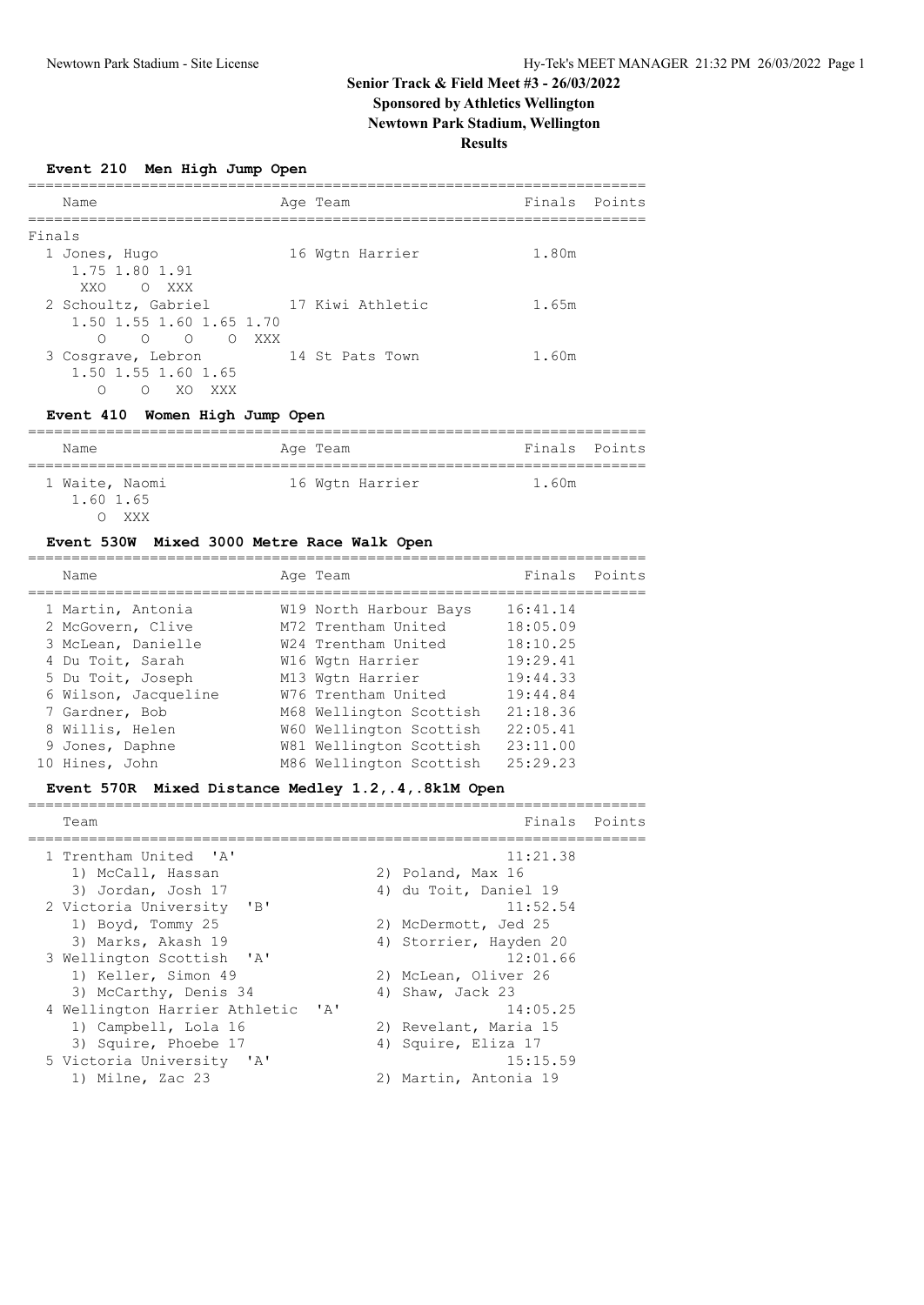## **Senior Track & Field Meet #3 - 26/03/2022**

**Sponsored by Athletics Wellington**

**Newtown Park Stadium, Wellington**

=======================================================================

**Results**

**....Event 570R Mixed Distance Medley 1.2,.4,.8k1M Open**

3) Carpenter, Charlotte 23 4) Milne, Rain 20

#### **Event 571R Mixed 4x100 Metre Relay Open**

| Team                                                                                                                                                                                                      | Finals Points |
|-----------------------------------------------------------------------------------------------------------------------------------------------------------------------------------------------------------|---------------|
|                                                                                                                                                                                                           |               |
| 1 Victoria University<br>59.24<br>$\mathsf{A}$<br>1) Milne, Zac 23<br>2) Milne, Rain 20                                                                                                                   |               |
| 3) Boyd, Tommy 25<br>4) Carpenter, Charlotte 23<br>2 Wellington Harrier Athletic<br>59.57<br>$\mathsf{A}$<br>1) Squire, Phoebe 17<br>2) Revelant, Maria 15<br>3) Campbell, Lola 16<br>4) Squire, Eliza 17 |               |

### **Event 573L Mixed Long Jump Relay Open**

============================================================================ Name Age Team Finals Wind Points ============================================================================ 1 Schoultz, Gabriel M17 Kiwi Athletic 5.49m 0.1 5.20m(0.3) X(2.6) 5.49m(0.1)

### **Event 574R Mixed 4x400 Metre Relay Open**

| Team                                                            |    | Finals Points         |  |
|-----------------------------------------------------------------|----|-----------------------|--|
| 1 Victoria University 'A'                                       |    | 3:59.65               |  |
| 1) Marks, Akash 19                                              |    | 2) Furniss, George    |  |
| 3) Storrier, Hayden 20                                          |    | 4) McDermott, Jed 25  |  |
| 2 Wellington Scottish 'A'                                       |    | 4:21.63               |  |
| 1) McLean, Oliver 26                                            |    | 2) Shaw, Jack 23      |  |
| 3) Keller, Simon 49                                             |    | 4) McCarthy, Denis 34 |  |
| 3 Wellington Harrier Athletic<br>$\mathsf{I} \wedge \mathsf{I}$ |    | 4:49.19               |  |
| 1) Squire, Eliza 17                                             |    | 2) Revelant, Maria 15 |  |
| 3) Campbell, Lola 16                                            |    | 4) Squire, Phoebe 17  |  |
| 4 Victoria University 'B'                                       |    | 5:06.14               |  |
| 1) Carpenter, Charlotte 23                                      |    | 2) Milne, Zac 23      |  |
| 3) Milne, Rain 20                                               | 4) | Martin, Antonia 19    |  |
|                                                                 |    |                       |  |

#### **Event 574T Mixed Triple Jump Relay Open**

| Name                                      | Age Team          |              | Finals Wind Points |  |  |  |  |
|-------------------------------------------|-------------------|--------------|--------------------|--|--|--|--|
|                                           |                   |              |                    |  |  |  |  |
| 1 Schoultz, Gabriel                       | M17 Kiwi Athletic | $11.17m$ 1.5 |                    |  |  |  |  |
| $11.17m(1.5)$ $10.90m(3.9)$ $10.95m(1.6)$ |                   |              |                    |  |  |  |  |

### **Event 575S Mixed Shot Put Relay Open**

| Name                                  | Age Team          | Finals Points |                      |
|---------------------------------------|-------------------|---------------|----------------------|
| 1 Hanning, Ross<br>5.41m 6.05m 6.16m  | M61 Kiwi Athletic | 6.16m         | 7.26kg - ThrowRelayB |
| 2 Cook, Graham<br>$4.92m$ 5.10m 5.14m | M78 Kiwi Athletic | 5.14m         | 7.26kg - ThrowRelayB |
| 3 Stoeveken, Petra<br>4.46m X 5.09m   | W57 Kiwi Athletic | 5.09m         | 4kg - Throw Relay A  |